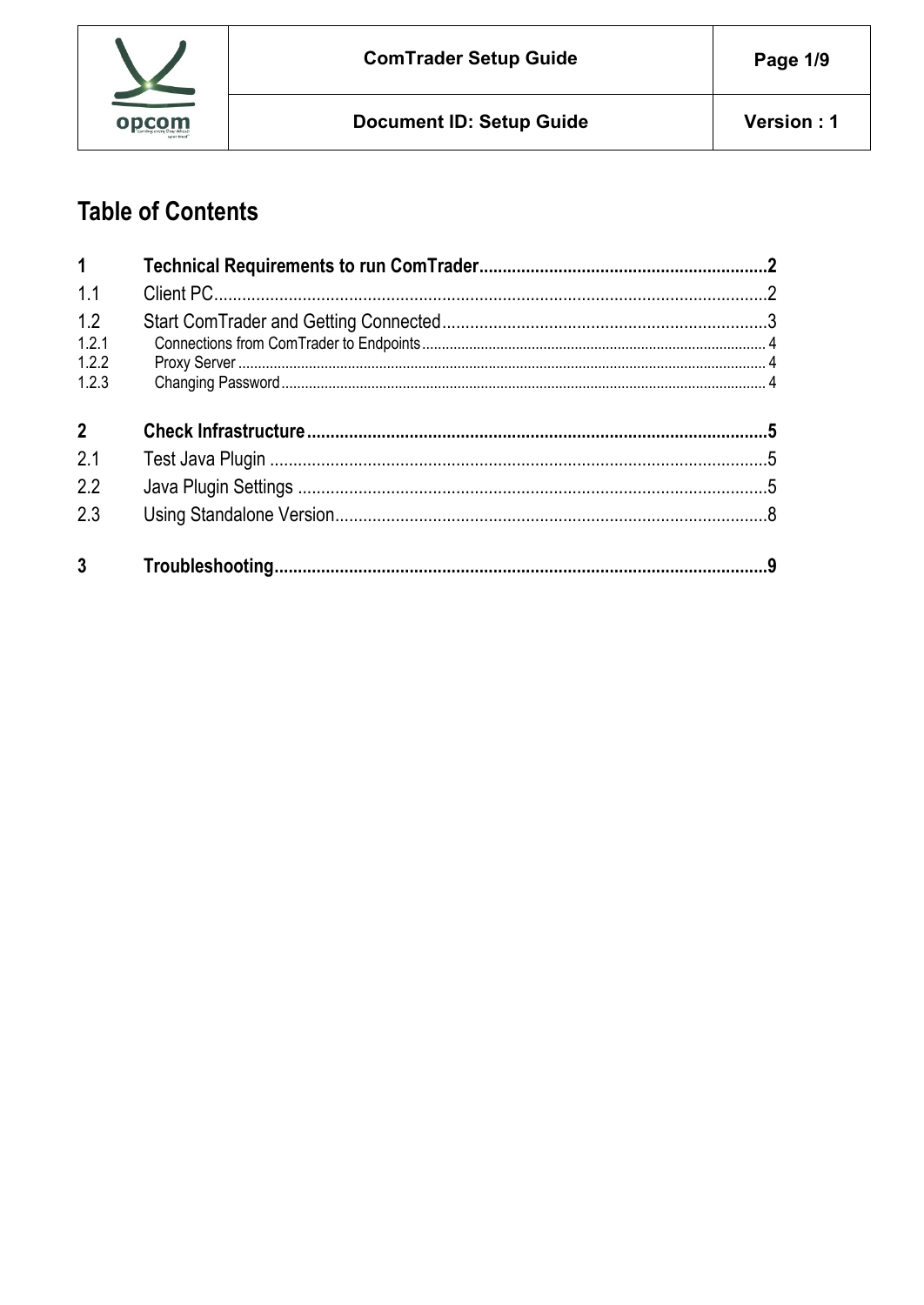

## **Technical Requirements to run ComTrader**

## **Client PC**

To run the ComTrader application a PC is required with at least 2 Gigabyte Memory and a processor that runs with not less than 3 GHz single core or not less than 2 GHz dual core processors.

ComTrader application requires **a dedicated amount of 1.1 GB of memory**, optimal amount of memory can be found in Section [0](#page-7-0) depending on the version in use.

Sound card is also required.

| <b>Platform</b>        | <b>Notes to JavaFX Media</b>                                                                                                                                                                                                                                                                                                                   |  |
|------------------------|------------------------------------------------------------------------------------------------------------------------------------------------------------------------------------------------------------------------------------------------------------------------------------------------------------------------------------------------|--|
| Windows 7<br>Windows 8 | The pre-installed Microsoft AAC and H.264 DirectShow decoder filters are used by default.<br>However, if the MainConcept H.264/AVC Pro Decoder Pack is installed on your system, then<br>the first available AAC or H.264 decoder from the following list is used within the following<br>order:<br>MainConcept<br>٠<br>Microsoft<br>$\bullet$ |  |
| Windows 10             | DivX Plus<br>MainConcept trial version (demo codecs from Showcase)<br>$\bullet$<br>If none of these decoders is available, AAC and H.264 decoding will fail.                                                                                                                                                                                   |  |
| Linux                  | You must install GLIB 2.28 in order to run JavaFX Media.<br>You must install the following in order to support AAC audio, MP3 audio, H.264 video, and<br>HTTP Live Streaming:<br>libavcodec53 and libavformat53 on Ubuntu Linux 12.04 or equivalent.                                                                                           |  |

Supported Graphics Cards are listed below. In addition, to avoid rendering issues on Windows platform, upgrade the ATI driver to Catalyst 11.09 or later.

| <b>Graphics Card</b> | <b>Supported Graphics Processing Units (GPUs)</b>                                                                                                                                                                                      |
|----------------------|----------------------------------------------------------------------------------------------------------------------------------------------------------------------------------------------------------------------------------------|
| <b>NVIDIA</b>        | Mobile GPUs: GeForce 8M and 100M series or higher, NVS 2100M series or higher, and<br>Mobility Quadro FX 300M series or higher<br>Desktop GPUs: GeForce 8 and 100 series or higher<br>Workstation GPUs: Quadro FX 300 series or higher |
| ATI                  | Mobile GPUs: Mobility Radeon HD 3000, 4000, and 5000 series<br>Desktop GPUs: Radeon HD 2400, 3000, 4000, 5000, and 6000 series                                                                                                         |
| Intel                | Mobile GPUs: GMA 4500MHD and GMA HD<br>Desktop GPUs: GMA 4500 and GMA HD                                                                                                                                                               |

Operating systems Windows Vista, Windows 7, Windows 8, Windows 10, Mac OS X and Linux are supported for running Java applications by Oracle Corporation.<sup>1</sup>

<sup>1</sup> <http://www.oracle.com/technetwork/java/javase/certconfig-2095354.html>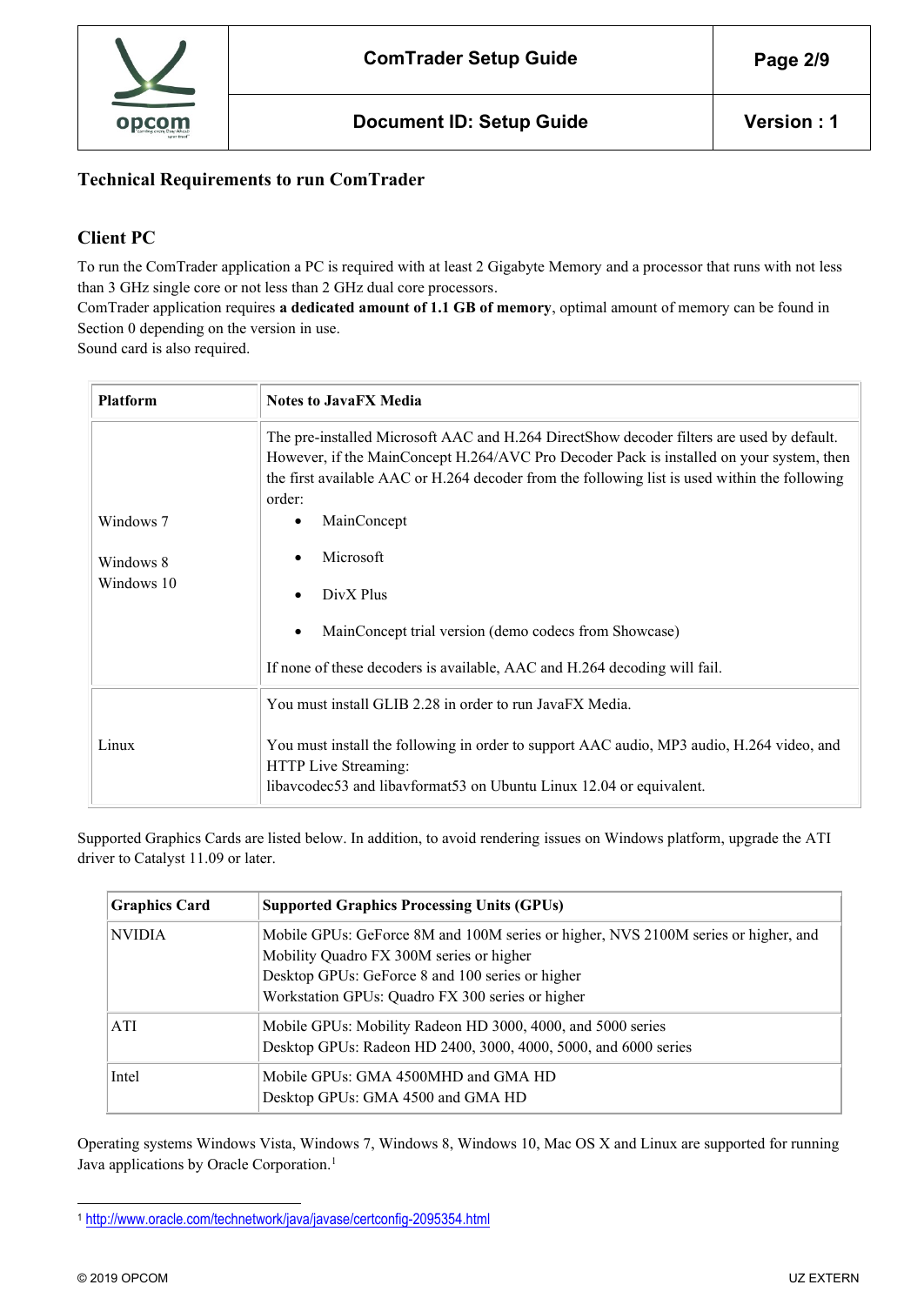

Windows 7 and Linux Ubuntu (both 64 bit versions) are the Operating Systems supported by Deutsche Boerse AG for M7 ComTrader application.

Running ComTrader on a Virtual Desktop based Infrastructure, as well as any other type of virtualisation setup (e.g. Citrix) is currently possible, but is not supported. Therefore, levels of performance cannot be guaranteed.

The Client PC must have a suitable internet connection. (DSL or higher is recommended). The connection to the backend can be done directly or over a leased line (dedicated network connection to the backend network). HTTP and SOCKS proxies are supported.

The ComTrader needs a Java Plugin (JRE) with version 8 update 60 or higher version (latest 64 bit version is recommended). Furthermore, the end-user of ComTrader needs access rights to the Java Plugin (e.g. Plugin cache).

When standalone version is used, the proper Java version is bundled and does not require a separate installation. To access the initial website an internet browser is required (Java Web Start supports primarily Internet Explorer 4 or higher and Mozilla).

<span id="page-2-0"></span>For the export functionality Microsoft Excel 2010 is supported by Deutsche Boerse AG.

## **Start ComTrader and Getting Connected**

The ComTrader will be started via web site (address is provided in a separate document) or running an executable file from a standalone package<sup>2</sup>.

During the program start process, the WebStart<sup>3</sup> mechanism does a version check and if necessary, the most actual version of the ComTrader will be downloaded.

At first start, a security warning can be shown. The application is signed by a certificate of the Deutsche Börse Group signed by verisign. If verisign is not in trusted authorities on operation system level, the checkbox "I accept the risk and want to run this application" has to be checked, before clicking "Run". A message showing certificate details can also appear depending on Java settings.



The size of this file may change in the future (e.g. by updates). Please make sure that the download of this file is not restricted by size limitations for zip or jar archives in your infrastructure. Furthermore, please make sure that the jar archive is not changed by any virus scanner.

JavaFX for Linux requires gtk2 2.18+.

<sup>2</sup> If standalone package(s) are part of delivery configuration.

<sup>3</sup> Java Web Start technology enables Java software applications to be run with a single click over the internet. It ensures the most current version of the application will be run.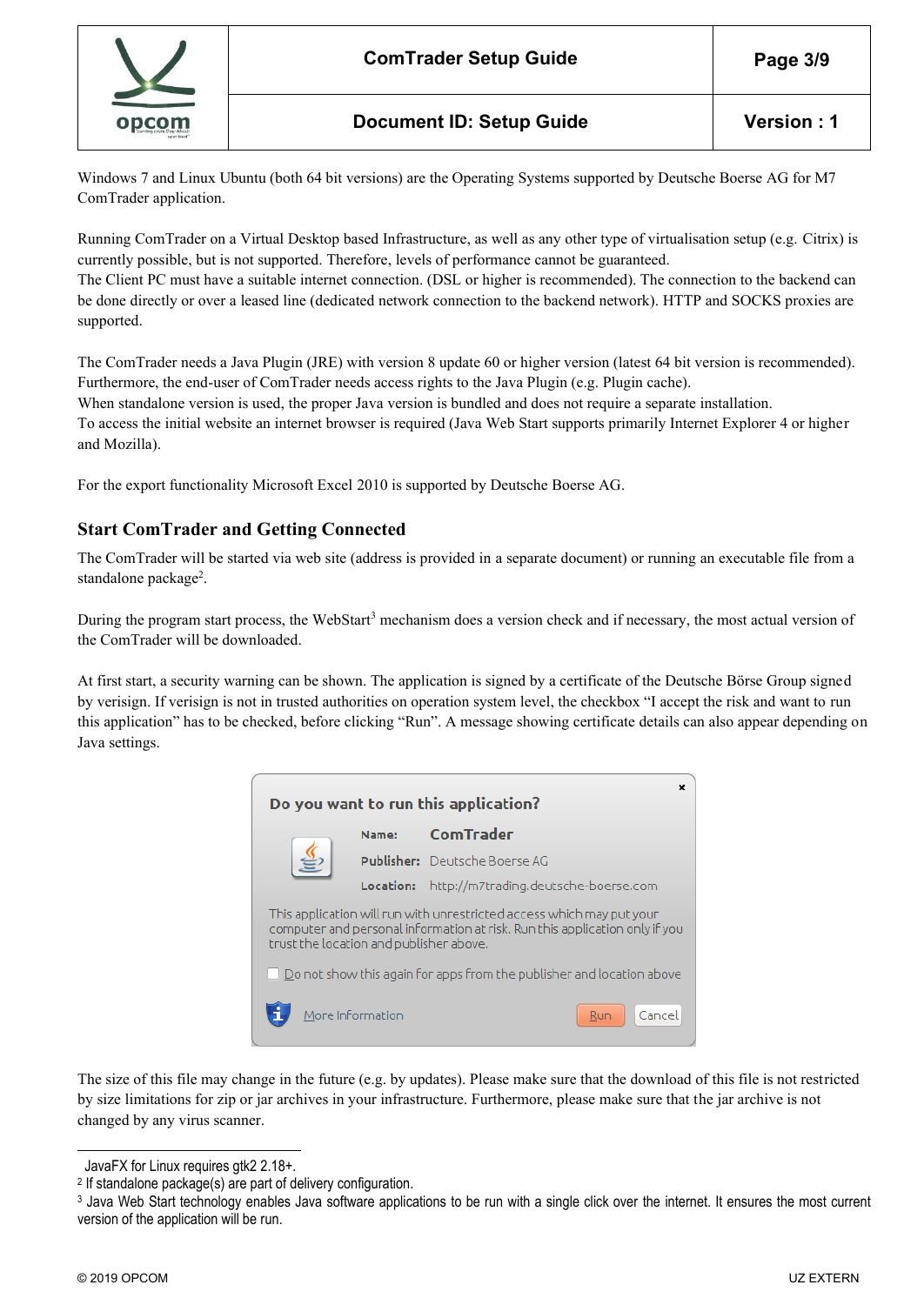

#### **Connections from ComTrader to Endpoints**

A running ComTrader application connects to two different endpoints:

- An AMQPS based connection to the M7 Backend Application;
- An HTTPS based connection to the M7 Profile Server (the same Profile Server instance is used for all M7 services)- Profile server connection is not mandatory and provision of this functionality depends on delivery configuration;
- Additional customer specific documentation (Environment Details) contains details for every environment. If the access to the internet is restricted from the user's desk (e.g. by firewalls or specific proxy restrictions), the provided endpoints must be unlocked.

#### <span id="page-3-0"></span>**Proxy Server**

If a proxy server is used, you need to configure your ComTrader client in the login window:

- Go to tab "Proxy Server"
- Fill the parameters depending of the kind of proxy you use (SOCKS or HTTP) according to your local settings

| Host                   | Port | User Name | Password |
|------------------------|------|-----------|----------|
| IP address or hostname | Port | User Name | Password |
|                        |      |           |          |
|                        |      |           |          |
|                        |      |           |          |
|                        |      |           |          |
|                        |      |           |          |

- **Note**:

- 1. Regardless the kind of proxy used (SOCKS or HTTP), it needs to be allowed to connect to the correct server and port (refer to IP and Port below).
- 2. If you are using HTTP proxy, HTTP CONNECT method must be enabled.
- 3. After successful login proxy settings get locally saved on user computer and are pre-filled in future application executions.
- 4. When selecting No proxy, all communication (AMQP and Profile Data) will be performed directly, without proxy.
- 5. When using SOCKS Proxy, all communication (AMQP and Profile Data) will be performed via the SOCKS proxy, according to the user-specified proxy settings.
- 6. When using HTTP Proxy, all communication (AMQP and Profile Data) will be performed via the HTTP proxy, according to the user-specified proxy settings.

Note that AMQP traffic is tunneled via HTTP CONNECT request, which is often disabled by default. Proxy admins must enable HTTP CONNECT method.

#### **Changing Password**

It is recommended that user should change provided initial password. This is done after login by navigating to application menu **Profile**->**Change Password**.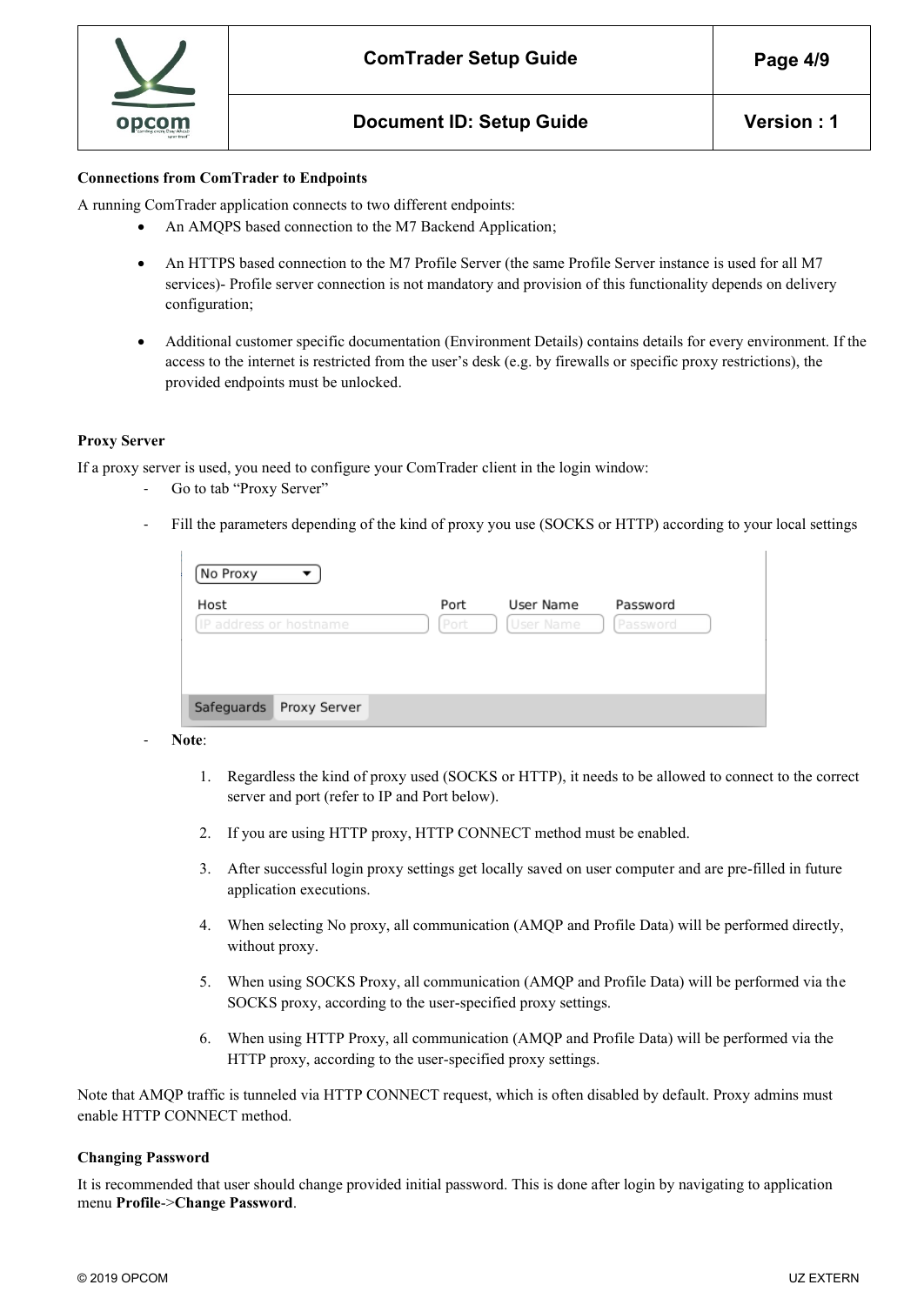

#### **Check Infrastructure**

## **Test Java Plugin**

Open the provided URL<sup>4</sup> in your internet browser.

Click on the link "Start the ComTrader via Webstart". If the browser wants to download, show or save a file named like "<FileName>.jnlp", the Java plugin is not configured correctly. Sometimes just the file association .jnlp file -> Java plugin is missing.

A manual for the ComTrader application can be either downloaded from this website or opened from the ComTrader application itself.

<span id="page-4-0"></span>The actual version of this Setup Guide can be also downloaded from this website.

#### **Java Plugin Settings**

Open the Control Panel via the Windows start menu:



Double click the icon "Java" to open the plugin settings. If the icon is missing, the plugin is missing or it has not been correctly installed.

The following window should open:

<sup>4</sup> See the document "Environment details".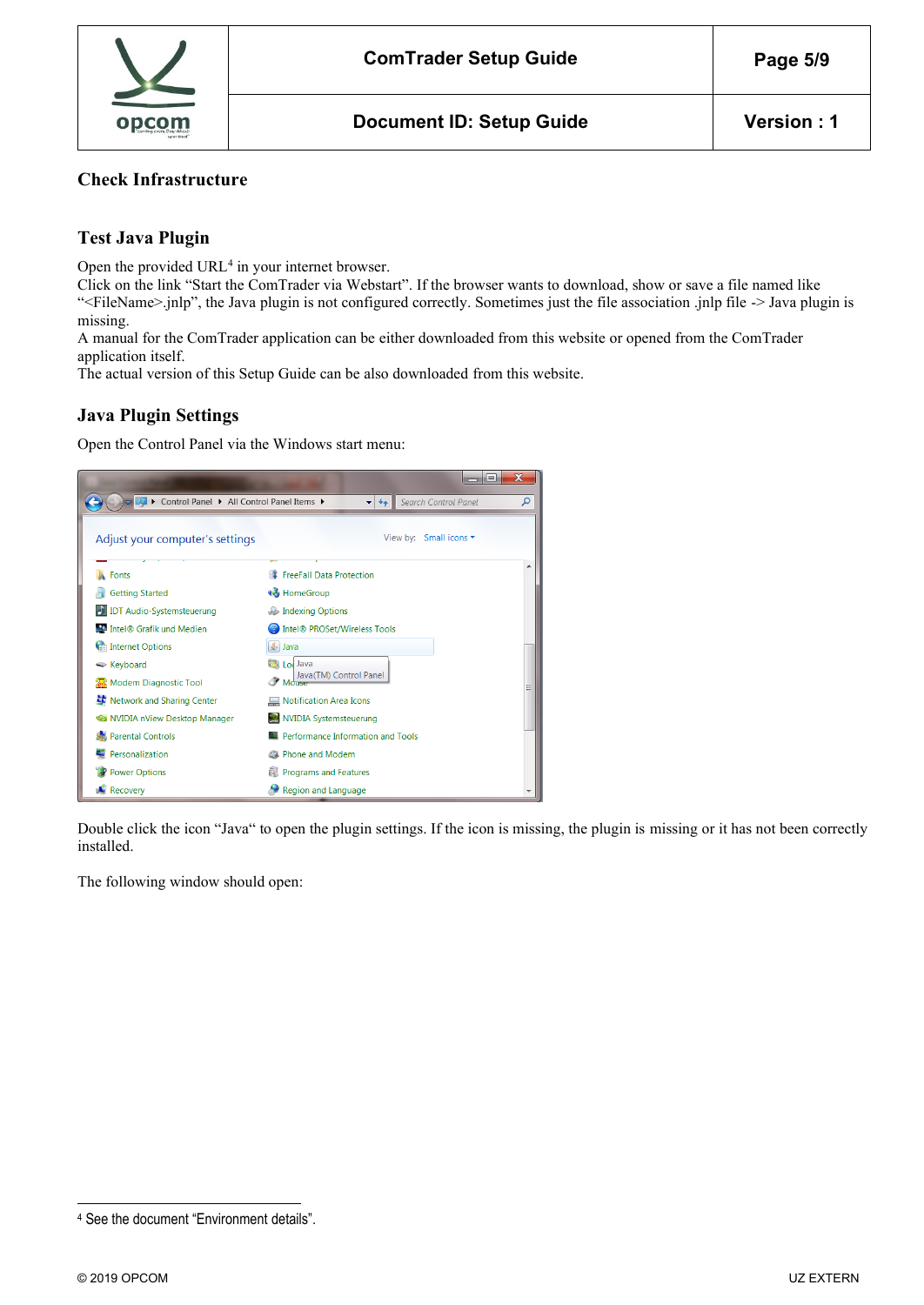

| S Java Control Panel                                                                                                                                                                 | $\mathbf{x}$<br>$\Box$<br>$\qquad \qquad \Box$ |
|--------------------------------------------------------------------------------------------------------------------------------------------------------------------------------------|------------------------------------------------|
| General<br>Update Java Security Advanced                                                                                                                                             |                                                |
| About                                                                                                                                                                                |                                                |
| View version information about Java Control Panel.                                                                                                                                   |                                                |
|                                                                                                                                                                                      | About                                          |
| Network Settings                                                                                                                                                                     |                                                |
| Network settings are used when making Internet connections. By default, Java will use the network<br>settings in your web browser. Only advanced users should modify these settings. |                                                |
|                                                                                                                                                                                      | Network Settings                               |
| Temporary Internet Files                                                                                                                                                             |                                                |
| Files you use in Java applications are stored in a special folder for quick execution later. Only<br>advanced users should delete files or modify these settings.                    |                                                |
| Settings                                                                                                                                                                             | View                                           |
| Java in the browser is enabled.                                                                                                                                                      |                                                |
| See the Security tab                                                                                                                                                                 |                                                |
|                                                                                                                                                                                      |                                                |
|                                                                                                                                                                                      |                                                |
|                                                                                                                                                                                      |                                                |
|                                                                                                                                                                                      |                                                |
|                                                                                                                                                                                      |                                                |
|                                                                                                                                                                                      |                                                |
|                                                                                                                                                                                      |                                                |
|                                                                                                                                                                                      |                                                |
| <b>OK</b><br>Cancel                                                                                                                                                                  | Apply                                          |

The Java plugin version can be verified by clicking on "About…":



#### The version should be 8 update 60 or higher.

Open the network settings with a click on "Network Settings…":

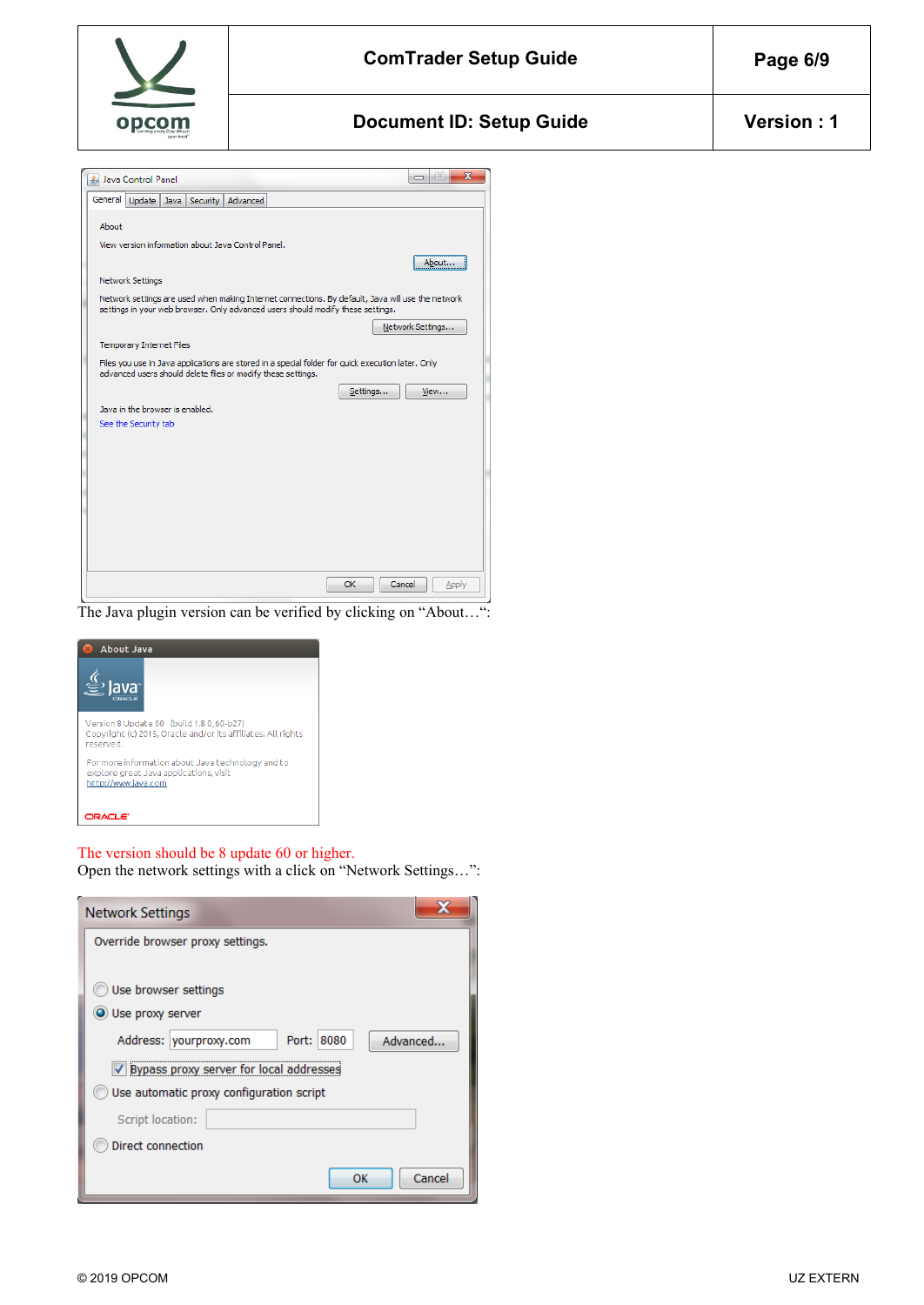

These settings are specific for your infrastructure. Please ask your system administrator for help. When no user access restriction is in place, you can adjust the settings in your internet browser and use it here by checking the "Use browser settings option".<sup>5</sup>

Open the settings for temporary internet files with a click on "Settings…"

| <b>Temporary Files Settings</b>                                   |  |  |
|-------------------------------------------------------------------|--|--|
| Keep temporary files on my computer.                              |  |  |
| Location<br>Select the location where temporary files are kept:   |  |  |
| cal\AppData\LocalLow\Sun\Java\Deployment\cache<br>Change          |  |  |
| Disk Space<br>Select the compression level for JAR files:<br>None |  |  |
| Set the amount of disk space for storing temporary files:         |  |  |
| $32768 -$<br><b>MB</b>                                            |  |  |
| <b>Restore Defaults</b><br>Delete Files                           |  |  |
| Cancel<br>ок                                                      |  |  |

We suggest leaving the temporary files on the computer because otherwise the ComTrader application will be downloaded completely with every application start.

The end-user of ComTrader must have read and write access to the temporary files location. If you encounter problems with the download, please try to clear the cache (Button "Delete Files…") and download the application again. Change the tab to "Advanced". The following settings are recommended:



<sup>5</sup> For Internet Explorer: Tools -> Internet Options => Connections => LAN Settings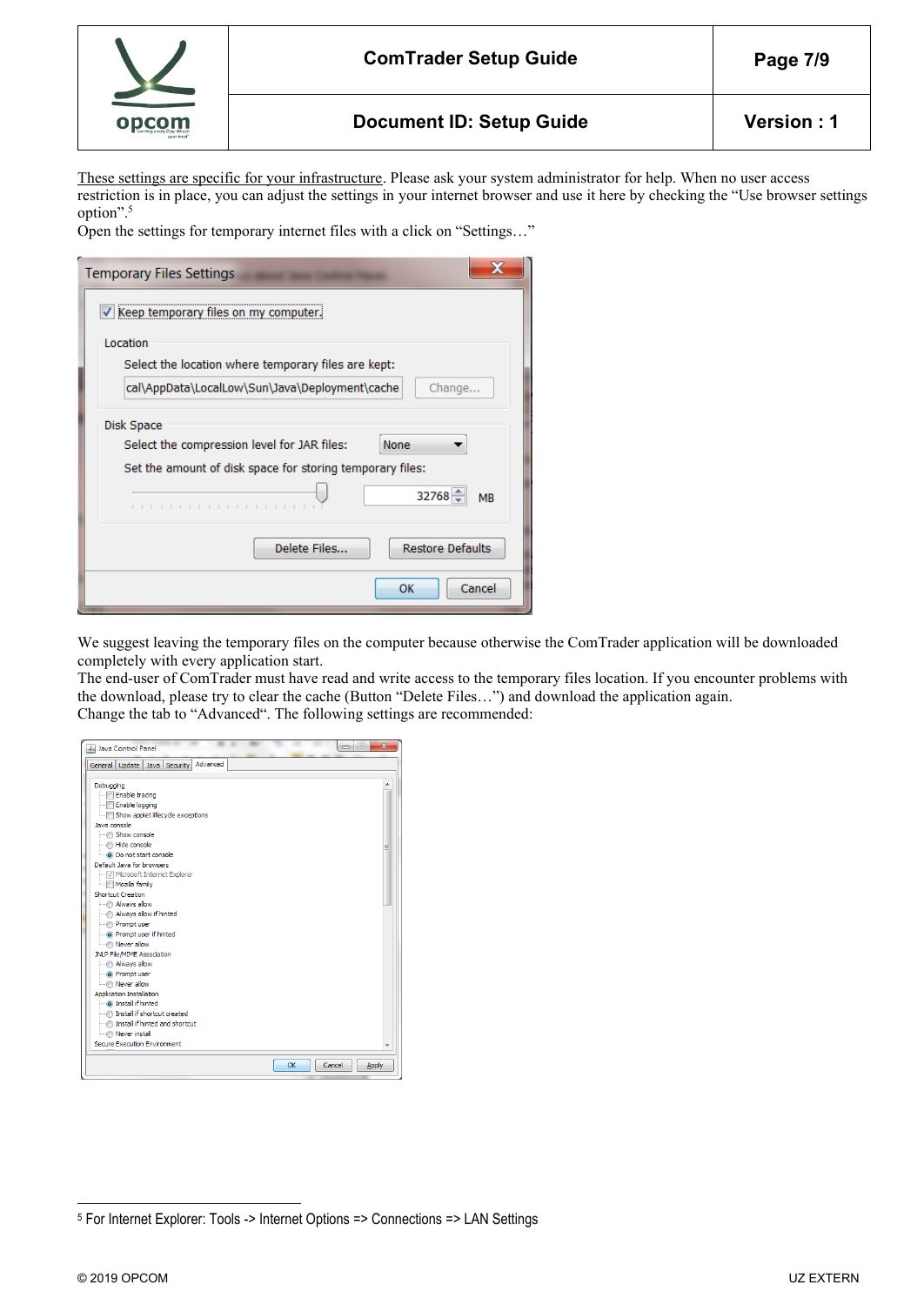

## **Document ID: Setup Guide**  Version : 1



TLS 1.0 and higher must be used for Advanced security settings. SSL 3.0 (and older) is no longer supported as it is vulnerable to "poodle attacks" and must be unchecked.

## <span id="page-7-0"></span>**Using Standalone Version**

In case there are troubles running WebStart version of the ComTrader, standalone versions for windows operation systems (64bit version) - are also provided. User can download these versions and run without installing.

The standalone package contains a folder with two exe files. The content of any files must not be changed. To run a 4G exe file, a user must have at least 6 GB RAM, for 6G exe file at least 8 GB RAM.

The standalone package has proper Java version bundled and does not use the WebStart technology. Therefore, it is independent on Java version installed in the user's computer.

32 bit standalone version is no longer provided.